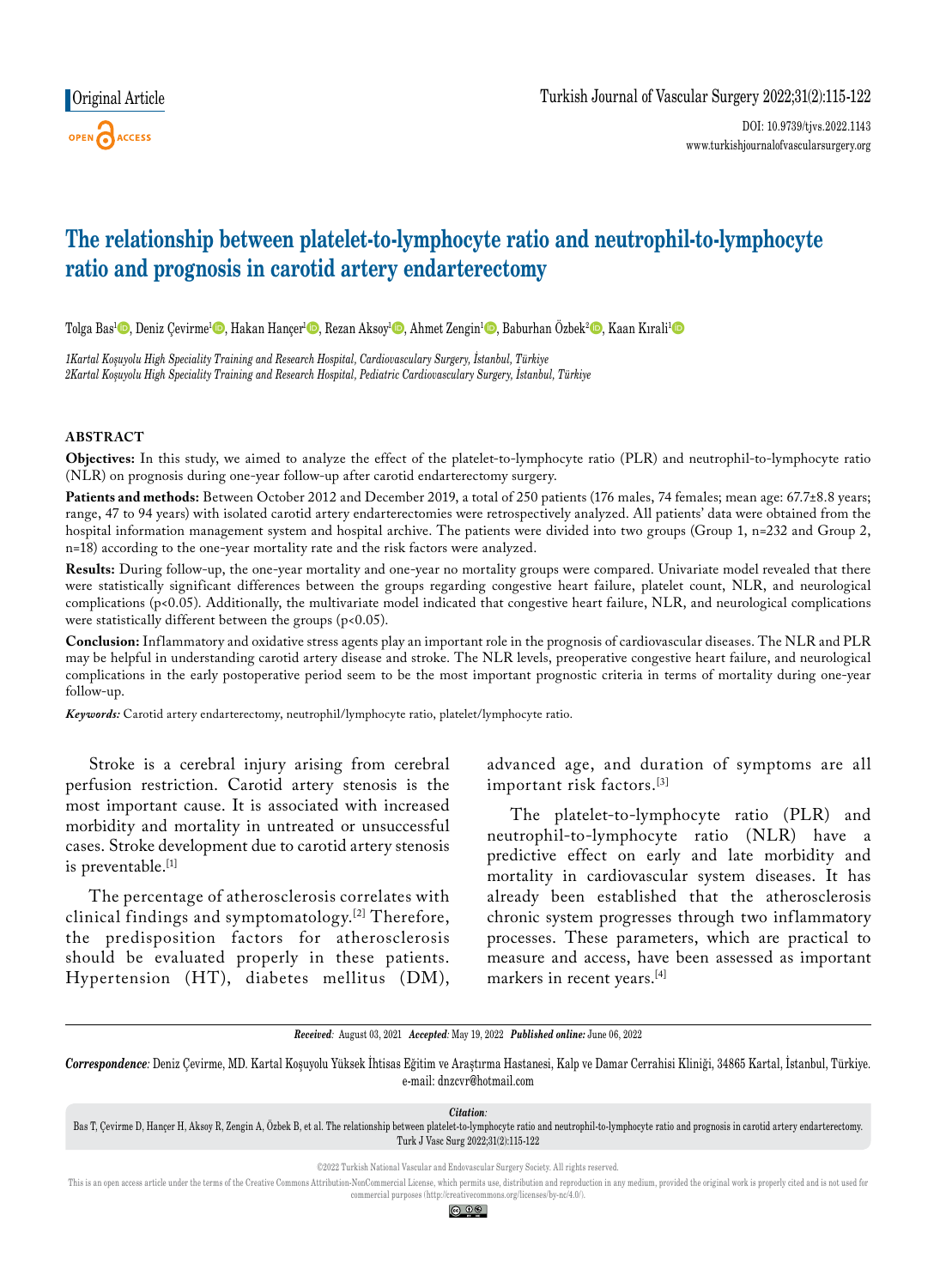Platelet count, function, and lymphocyte levels are important markers of chronic inflammation. High platelet levels and low lymphocyte levels are associated with chronic inflammation and a poor prognosis for cardiovascular diseases.[5] In particular, the PLR is a marker that predicts the severity of atherosclerosis, as well as being a marker of inflammation.<sup>[6]</sup>

In the present study, we aimed to investigate the effects of PLR and NLR on the early period and oneyear follow-up results of patients undergoing carotid endarterectomy.

## **PATIENTS AND METHODS**

This single-center, retrospective, cross-sectional, observational study was conducted at Kartal Koşuyolu High Speciality Training and Research Hospital, Department of Cardiovasculary Surgery between October 2012 and December 2019. A total of 250 patients (176 males, 74 females; mean age: 67.7±8.8 years; range, 47 to 94 years) with isolated carotid artery endarterectomies were included in the study. The patients' data were obtained from the hospital information management system and hospital archive. Patients having systemic chronic diseases with end-organ failure, concomitant surgery, severe left ventricular failure (ejection fraction [EF] below 30%), New York Heart Association (NYHA) Class III-IV, decompensated congestive heart failure (CHF), end-stage renal failure disease with hemodialysis, and emergent/urgent surgeries were excluded from the study. All patients' preoperative risk factors were collected. The blood taken for complete blood count analysis was studied in an ethylenediaminetetraacetic acid (EDTA) tube. The XN-1000 device (Sysmex Europe GmbH, Bornbarch 1, 22848 Norderstedt, Germany) was used for the complete blood count analysis.

Symptomatic patients with 50 to 99% stenosis and asymptomatic patients with 60 to 99% stenosis were operated on under the recommendations of the National Vascular and Endovascular Surgery Society, as stated in the guidelines.<sup>[1]</sup> All patients who did not develop hemorrhagic complications followed with dual antiplatelet therapy in the postoperative period.

Postoperative complications were described as transient ischemic attacks, ischemic strokes, hemorrhagic strokes, cranial nerve damage, vascular complications, and cardiac complications. The patients were divided into two groups (Group 1, n=232 and

Group 2, n=18) according to the one-year mortality rate and the risk factors were analyzed.

### **Radiological study**

In accordance with the hospital's preoperative algorithm, all of the admitted preoperative elective patients were first checked for carotid lesions with Doppler ultrasonography (USG). For the confirmation step, if the Doppler USG revealed a 50% or higher degree of stenosis in the carotid artery, the patients were studied with either computed tomography angiography or conventional carotid artery angiography. If the degree of the lesion was 70% or higher, the patient underwent carotid endarterectomy surgery.

#### **Surgical procedure**

All patients were operated under general anesthesia. Following the skin incision, subcutaneous, and superficial tissue dissections were made, and vessels were explored. The carotid artery and its branches were explorated and fixed using plastic tapes. Anticoagulation was provided with 5,000 IU of heparin via a systemic intravenous. An endarterectomy was performed, and a patch plasty closure was used to ensure arteriotomy repair.

#### **Statistical analysis**

Statistical analysis was performed using the IBM SPSS version 26.0 software (IBM Corp., Armonk, NY, USA). Descriptive data were expressed in mean ± standard deviation (SD), median (min-max), or number and frequency. The distribution of variables was measured using the Kolmogorov-Smirnov test. The independent sample t-test and Mann-Whitney U test were used in the analysis of quantitative independent data. The chi-square test was used in the analysis of the qualitative independent data. The impact level was determined using a receiver operating characteristic (ROC) curve. The effect level on a one-year mortality was investigated using the univariate and multivariate logistic regressions. A  $p$  value of <0.05 was considered statistically significant.

## **RESULTS**

Symptomatic carotid artery disease was diagnosed in 119 (47.6%) patients, while other patients were also critical, but asymptomatic. The preoperative clinical status and blood sample test results are shown in Table 1. A total of 58 patients had complications after surgery. The cardiovascular complication rate was 15.6% (n=39). Vascular components of the cardiovascular complications were hematoma,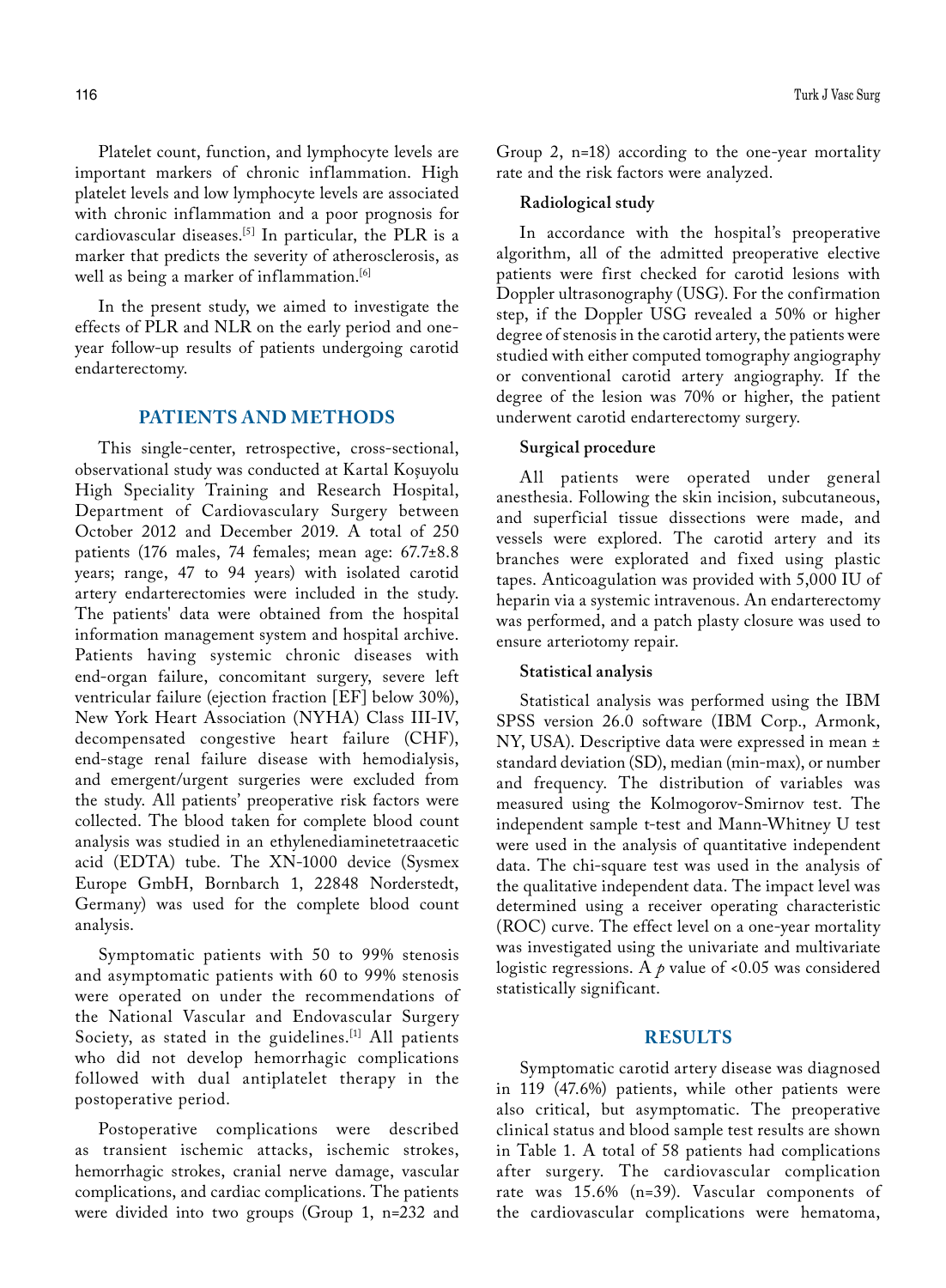reoperation, and reexploration of the surgical site. Acute coronary syndrome was defined as a cardiac complication, and its rate was 3.2%. Neurological complications were observed in 29 (11.6%) patients; seven of these patients (2.8%) had preoperative neurological sequelae. The preoperative data and details regarding these complications are shown in Table 2.

The age and sex distribution of the patients in Group 1 and Group 2 non-significantly differed (p>0.05). However, body mass index (BMI) values did not differ significantly between the groups (p>0.05). In the group with one-year mortality, the rate of CHF (EF >30%) was found to be significantly higher than in the group without one-year mortality  $(p<0.05)$ . In the inter-group evaluation, the rates of chronic obstructive pulmonary disease (COPD), HT, DM, dyslipidemia, coronary artery disease, operated coronary artery bypass graft (CABG), smoking, atrial fibrillation rhythm (AFR), symptomatic internal carotid artery (ICA) stenosis, and vertebrobasilar insufficiency (VBI) did not significantly differ (p>0.05).

In the one-year mortality group, platelet count, lymphocyte count, and thyroid-stimulating hormone (TSH) values were significantly lower than the oneyear non-mortality group ( $p<0.05$ ). In the group with

| Table 1. Sociodemographic and laboratory parameters |             |      |                  |         |               |  |  |  |  |
|-----------------------------------------------------|-------------|------|------------------|---------|---------------|--|--|--|--|
|                                                     | $\mathbf n$ | $\%$ | Mean±SD          | Median  | Min-Max       |  |  |  |  |
| Age (year)                                          |             |      | $67.7 \pm 8.4$   | 68.0    | $47.0 - 94.0$ |  |  |  |  |
| Sex                                                 |             |      |                  |         |               |  |  |  |  |
| Female                                              | 74          | 29.6 |                  |         |               |  |  |  |  |
| Male                                                | 176         | 70.4 |                  |         |               |  |  |  |  |
| Body mass index (kg/cm <sup>2</sup> )               |             |      | $27.8 + 4.8$     | 27.3    | 17.7-48.3     |  |  |  |  |
| <b>Bilateral</b> lesion                             | 89          | 35   |                  |         |               |  |  |  |  |
| Congestive heart failure                            | 10          | 4.0  |                  |         |               |  |  |  |  |
| Chronic obstructive pulmonary disease               | 26          | 10.4 |                  |         |               |  |  |  |  |
| Hypertension                                        | 173         | 69.2 |                  |         |               |  |  |  |  |
| Diabetes mellitus                                   | 93          | 37.2 |                  |         |               |  |  |  |  |
| Dyslipidemia                                        | 97          | 38.8 |                  |         |               |  |  |  |  |
| Coronary artery disease                             | 155         | 62.0 |                  |         |               |  |  |  |  |
| Operated coronary artery bypass graft               | 51          | 20.4 |                  |         |               |  |  |  |  |
| Smoking                                             | 96          | 38.4 |                  |         |               |  |  |  |  |
| Atrial fibrillation rhythm                          | 12          | 4.8  |                  |         |               |  |  |  |  |
| Symptomatic internal carotid artery stenosis        | 119         | 47.6 |                  |         |               |  |  |  |  |
| Vertebrobasilar insufficiency                       | 26          | 10.4 |                  |         |               |  |  |  |  |
| White blood cell $(\times 10^3)$                    |             |      | $7.9 \pm 2.0$    | 7.7     | 3.7-13.5      |  |  |  |  |
| Hemoglobin                                          |             |      | $12.8 \pm 1.8$   | 13.0    | 4.3-17.4      |  |  |  |  |
| Hematocrit                                          |             |      | $38.8 + 5.3$     | 39.1    | 26.5-53.6     |  |  |  |  |
| Platelet $(\times 10^3)$                            |             |      | $236.0 \pm 66.0$ | 230.5   | 89.0-579.0    |  |  |  |  |
| Mean platelet volume                                |             |      | $8.6 \pm 1.1$    | 8.5     | 6.2-12.5      |  |  |  |  |
| Neutrophile                                         |             |      | $5.0 + 1.6$      | 4.9     | 1.9-10.7      |  |  |  |  |
| Lymphocyte                                          |             |      | $2.0 \pm 0.8$    | 1.9     | $0.5 - 5.4$   |  |  |  |  |
| Neutrophil-to-lymphocyte ratio                      |             |      | $2.9 + 1.5$      | $2.6\,$ | $0.8 - 13.0$  |  |  |  |  |
| Platelet-to-lymphocyte ratio                        |             |      | 136.4±66.5       | 120.7   | 28.3-574.0    |  |  |  |  |
| Monocyte                                            |             |      | $0.7 \pm 0.4$    | 0.6     | $0.1 - 6.0$   |  |  |  |  |
| Eosinophile                                         |             |      | $0.2 + 0.2$      | 0.2     | $0.0 - 0.8$   |  |  |  |  |
| Basophile                                           |             |      | $0.0 + 0.0$      | 0.0     | $0.0 - 0.2$   |  |  |  |  |
| Platelet distribution width                         |             |      | $17.4 \pm 3.6$   | 16.9    | 15.6-50.3     |  |  |  |  |
| C-reactive protein                                  |             |      | $6.0 \pm 16.9$   | $1.3\,$ | $0.1 - 207.0$ |  |  |  |  |
| fT3                                                 |             |      | $4.0 \pm 1.2$    | 3.9     | $2.1 - 8.3$   |  |  |  |  |
| fT <sub>4</sub>                                     |             |      | $9.4 \pm 5.1$    | 11.0    | $0.8 - 20.9$  |  |  |  |  |
| Thyroid stimulating hormone                         |             |      | $1.9 + 2.0$      | $1.3\,$ | $0.0 - 21.4$  |  |  |  |  |
| SD: Standard deviation.                             |             |      |                  |         |               |  |  |  |  |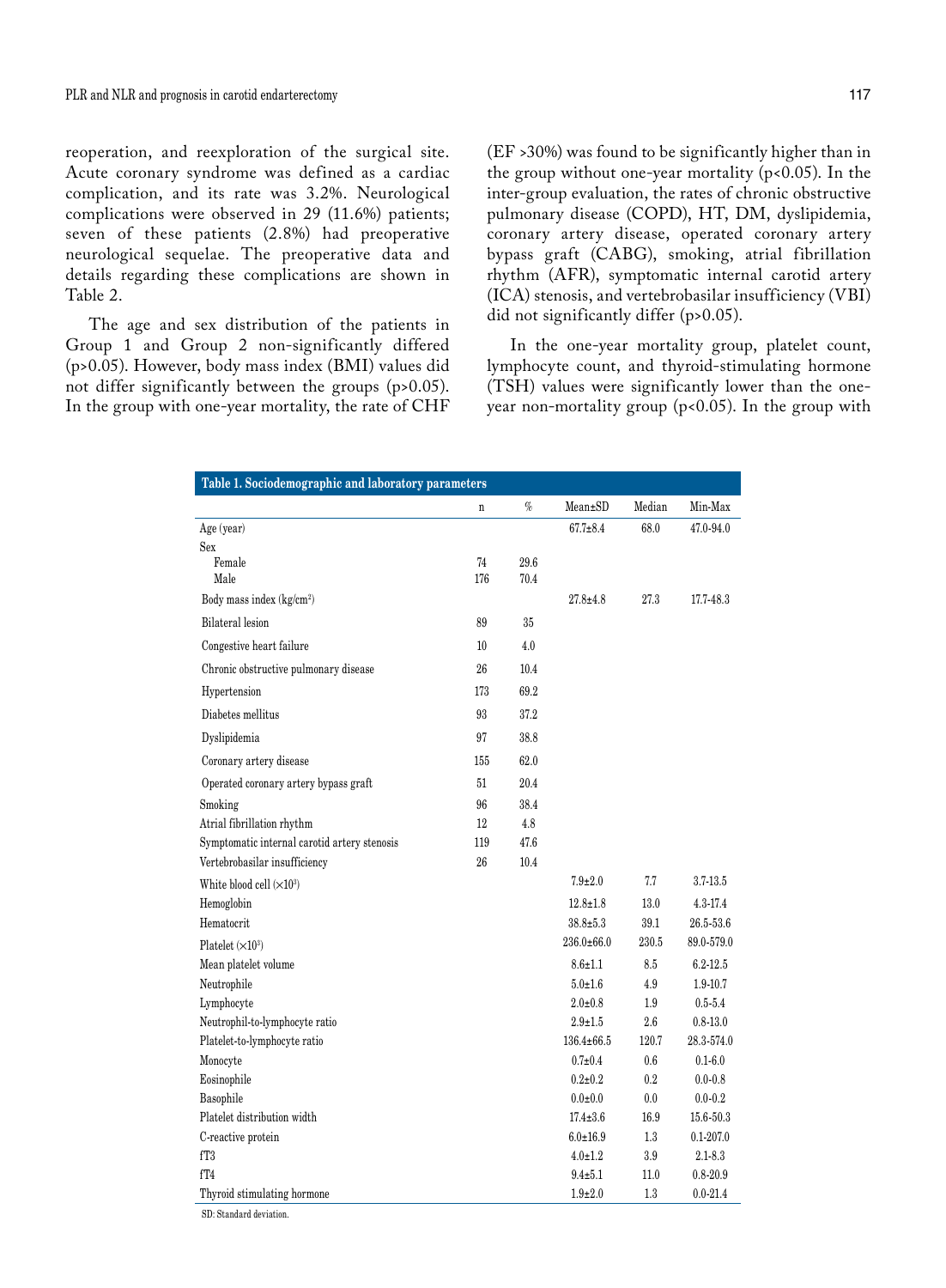| Table 2. Postoperative complications    |                |         |                 |        |                |
|-----------------------------------------|----------------|---------|-----------------|--------|----------------|
|                                         | n              | $\%$    | $Mean \pm SD$   | Median | Min-Max        |
| Right ICA stenosis rate                 |                |         | $56.3 \pm 35.3$ | 70     | $0.0 - 100$    |
| Left ICA stenosis rate                  |                |         | $67.5 \pm 33.5$ | 80     | $0.0 - 100$    |
| Complication                            |                |         |                 |        |                |
| $\rm N_0$                               | 192            | 76.8    |                 |        |                |
| Yes                                     | 58             | 23.2    |                 |        |                |
| Neurological complication               | 29             | 11.6    |                 |        |                |
| Preoperative neurological complication* | 7              | 2.8     |                 |        |                |
| Transient ischemic attack               | 3              | 1.2     |                 |        |                |
| Ischemic stroke                         | 9              | 3.6     |                 |        |                |
| Hemorrhagic stroke                      | $\overline{2}$ | 0.8     |                 |        |                |
| Cranial nerve injury/convulsion         | 8              | $3.2\,$ |                 |        |                |
| Vascular complication                   | 31             | 12.4    |                 |        |                |
| Cardiac complication                    | 8              | $3.2\,$ |                 |        |                |
| Operation time                          |                |         | $109.1 + 33.4$  | 105.0  | $45.0 - 300.0$ |
| Extubation time                         |                |         | $7.0 \pm 9.1$   | 5.0    | $1.0 - 92.0$   |
| Intensive care unit stay                |                |         | $43.0 \pm 98.1$ | 24.0   | 9.0-1100.0     |
| Hospital stay                           |                |         | $5.3 + 5.6$     | 4.0    | $1.0 - 44.0$   |
| 30 days mortality                       | $\overline{4}$ | 1.6     |                 |        |                |
| 1 year mortality                        | 8              | 7.2     |                 |        |                |

SD: Standard deviation; ICA: Internal carotid artery; \* Patients with neurological sequelae in the preoperative period.

one-year mortality, the NLR values and C-reactive protein (CRP) values were significantly higher than the one-year non-mortality group (p<0.05). In the one-year mortality follow-up group, platelet count, lymphocyte count, CRP, and TSH values were statistically significantly higher than in the one-year non-mortality follow-up group (p<0.05). The NLR values were higher in the one-year follow-up mortality group and statistically different compared to the non-mortality group (p<0.05) (Figure 1). However, the PLR value was not different between the groups (p>0.05). Age, sex, BMI, COPD, DM, and HT were not statistically different between the groups (p>0.05) (Table 3).

The complication rate and neurological complications were higher in Group 1 ( $p < 0.05$ ).





**Figure 2.** ROC curve analysis.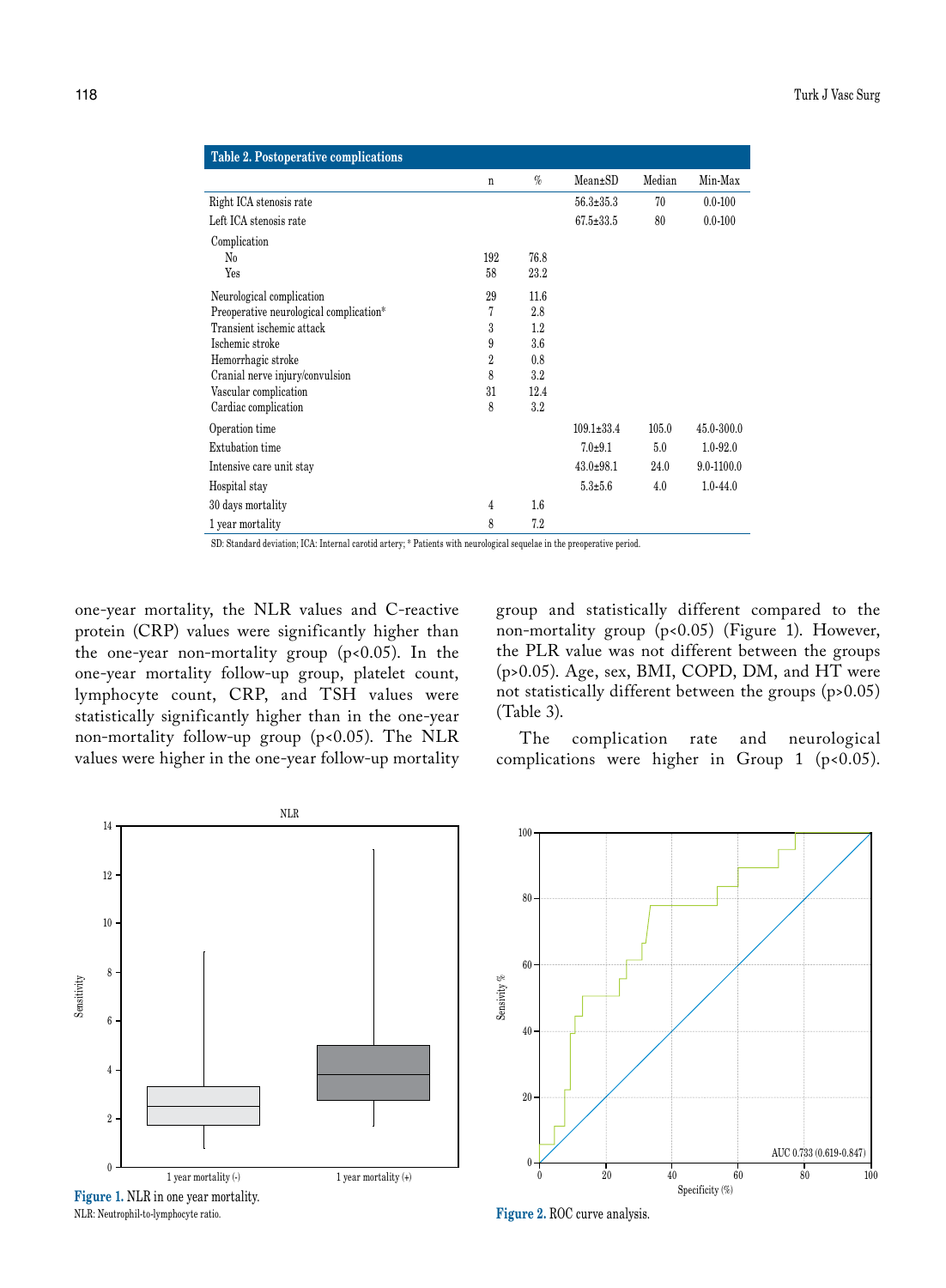However, other complications, length of intensive care unit (ICU) stay, total length of hospital stay, extubation time, and total operation time were not statistically different between the groups (Table 4).

Univariate model revealed a statistically significant difference between the groups for CHF, platelet count, NLR, and neurological complications (p<0.05). Additionally, the multivariate model indicated that CHF, NLR, and neurological complications were statistically different between the groups (Table 5). When the effect on one-year mortality was examined (Figure 2), a significant effect was observed using a

| Table 3. Effect of preoperative parameters on one-year mortality |                          |                      |                  |          |                        |                    |                  |          |                          |
|------------------------------------------------------------------|--------------------------|----------------------|------------------|----------|------------------------|--------------------|------------------|----------|--------------------------|
|                                                                  |                          | 1 year mortality (-) |                  |          | 1 year mortality $(+)$ |                    |                  |          |                          |
|                                                                  | $\mathbf n$              | $\%$                 | Mean±SD          | Median   | $\mathbf n$            | $\%$               | Mean±SD          | Median   | $\boldsymbol{p}$         |
| Age (year)                                                       |                          |                      | $67.4 \pm 8.3$   | 68.00    |                        |                    | $71.3 + 9.3$     | 69.50    | $0.059*$                 |
| Sex                                                              |                          |                      |                  |          |                        |                    |                  |          | $0.212\dagger$           |
| Female<br>Male                                                   | 71<br>161                | 30.6<br>69.4         |                  |          | $\sqrt{3}$<br>15       | 16.7<br>$83.3\,$   |                  |          |                          |
| Body mass index (kg/cm <sup>2</sup> )                            |                          |                      | $27.9 + 4.9$     | 27.34    |                        |                    | $27.2 \pm 3.4$   | 28.13    | $0.906\dagger$           |
| Bilateral lesion                                                 | 80                       | 89.9                 |                  |          | 9                      | 10.1               |                  |          | $0.075$ ‡                |
| Congestive heart failure                                         | 7                        | 3.0                  |                  |          | 3                      | 16.7               |                  |          | 0.027                    |
| Chronic obstructive pulmonary disease                            | 22                       | $9.5\,$              |                  |          | $\overline{4}$         | 22.2               |                  |          | $0.102\dagger$           |
| Hypertension                                                     | 161                      | 69.4                 |                  |          | 12                     | 66.7               |                  |          | 0.809                    |
| Diabetes mellitus                                                | 85                       | 36.6                 |                  |          | 8                      | 44.4               |                  |          | 0.509                    |
| Dyslipidemia                                                     | 91                       | 39.2                 |                  |          | $6\phantom{.0}$        | 33.3               |                  |          | $0.621$ ‡                |
| Coronary artery disease                                          | 143                      | 61.6                 |                  |          | 12                     | 66.7               |                  |          | $0.672$ ‡                |
| Operated coronary artery bypass graft                            | 48                       | 20.7                 |                  |          | $\sqrt{3}$             | 16.7               |                  |          | $0.683\dagger$           |
| Smoking                                                          | 88                       | 37.9                 |                  |          | 8                      | 44.4               |                  |          | $0.584\dagger$           |
| Atrial fibrillation rhythm                                       | 10                       | 4.3                  |                  |          | $\overline{2}$         | 11.1               |                  |          | 0.2101                   |
| Symptomatic ICA stenosis                                         | 110                      | 47.4                 |                  |          | 9                      | $50.0\,$           |                  |          | $0.832\dagger$           |
| Vertebrobasilar insufficiency                                    | 24                       | 10.3                 |                  |          | $\overline{2}$         | 11.1               |                  |          | $1.000$ ‡                |
| White blood cell $(\times 10^3)$                                 |                          |                      | $7.9 \pm 2.1$    | 7.7      |                        |                    | $7.7 \pm 1.5$    | $7.4\,$  | $0.642*$                 |
| Hemoglobin                                                       |                          |                      | $12.9 \pm 1.8$   | 13.0     |                        |                    | $12.3 \pm 2.0$   | 12.1     | $0.173*$                 |
| Hematocrit                                                       |                          |                      | $39.0 + 5.2$     | 39.4     |                        |                    | $36.8 + 6.1$     | 36.4     | $0.089*$                 |
| Platelet $(\times 10^3)$                                         |                          |                      | $238.3 \pm 65.8$ | 231.5    |                        |                    | $206.2 \pm 63.2$ | 185.5    | $0.019\dagger$           |
| Mean platelet volume                                             |                          |                      | $8.6 \pm 1.1$    | $8.50\,$ |                        |                    | $8.82{\pm}1.17$  | 8.60     | $0.527\dagger$           |
| Neutrophile                                                      |                          |                      | $4.98 \pm 1.58$  | 4.80     |                        |                    | $5.23 \pm 1.31$  | 4.99     | $0.352\dagger$           |
| Lymphocyte                                                       |                          |                      | $2.0 \pm 0.8$    | 1.93     |                        |                    | $1.44 \pm 0.53$  | 1.39     | $0.001\dagger$           |
| Neutrophil-to-lymphocyte ratio                                   |                          |                      | $2.8 \pm 1.4$    | 2.52     |                        |                    | $4.24 \pm 2.51$  | 3.81     | $0.001\dagger$           |
| Platelet-to-lymphocyte ratio                                     |                          |                      | $134.2 \pm 63.3$ | 117.9    |                        |                    | $165.0{\pm}96.7$ | 136.7    | $0.156\dagger$           |
| Monocyte                                                         |                          |                      | $0.7 + 0.4$      | $0.60\,$ |                        |                    | $0.70 \pm 0.19$  | 0.69     | $0.097\dagger$           |
| Eosinophile                                                      |                          |                      | $0.2 \pm 0.2$    | 0.20     |                        |                    | $0.24 \pm 0.19$  | 0.20     | $0.843\dagger$           |
| Basophile                                                        |                          |                      | $0.0 + 0.1$      | $0.00\,$ |                        |                    | $0.02 \pm 0.04$  | 0.00     | $0.407\dagger$           |
| Platelecrit                                                      |                          |                      | $0.3 + 1.4$      | $0.20\,$ |                        |                    | $0.18 \pm 0.04$  | 0.19     | $0.068\dagger$           |
| Platelet distribution width                                      |                          |                      | $17.4 \pm 3.7$   | 16.85    |                        |                    | $17.39 \pm 0.75$ | 17.45    | $0.052\dagger$           |
| C-reactive protein                                               |                          |                      | $5.3 + 16.0$     | 1.22     |                        |                    | $14.8 \pm 24.7$  | 1.94     | $0.039\dagger$           |
| sT3                                                              |                          |                      | $4.0 \pm 1.3$    | 4.03     |                        |                    | $3.74 \pm 0.78$  | 3.52     | $0.511*$                 |
| $\ensuremath{\mathrm{sT4}}$                                      |                          |                      | $9.5 + 5.0$      | 11.01    |                        |                    | $8.70{\pm}5.91$  | 12.61    | $0.582\ensuremath{\dag}$ |
| Thyroid stimulating hormone                                      |                          |                      | $1.9 \pm 2.0$    | $1.37\,$ |                        |                    | $1.3 \pm 1.6$    | $0.71\,$ | $0.017\dagger$           |
| Indication side                                                  |                          |                      |                  |          |                        |                    |                  |          | $0.717\dagger$           |
| Right<br>Left                                                    | $\boldsymbol{93}$<br>139 | 40.1<br>59.9         |                  |          | $\, 8$<br>$10\,$       | $\bf 44.4$<br>55.6 |                  |          |                          |
|                                                                  |                          |                      |                  |          |                        |                    |                  |          |                          |
| Right ICA stenosis rate                                          |                          |                      | $56.2 \pm 35.5$  | 70.0     |                        |                    | $58.1 \pm 33.8$  | 70.0     | $0.981\dagger$           |
| Left ICA stenosis rate                                           |                          |                      | $66.5{\pm}34.2$  | $80.0\,$ |                        |                    | $80.1 \pm 18.8$  | 85.0     | $0.200\dagger$           |

SD: Standard deviation; ICA: Internal carotid artery; \* Student t-test; † Mann-Whitney U test; ‡ Ki-kare test.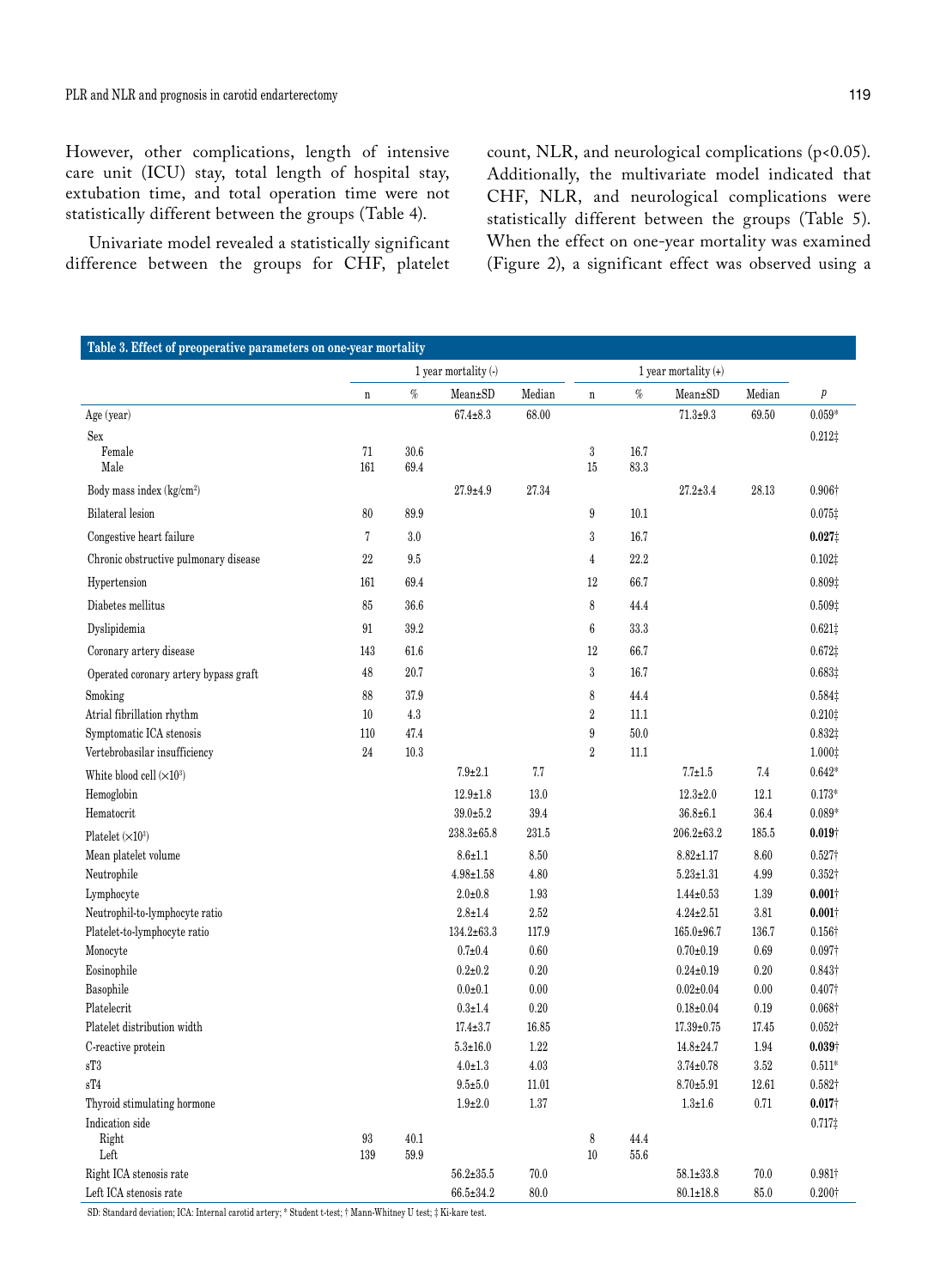| Table 4. Effect of postoperative parameters on one-year mortality |                      |      |                  |        |                |      |                   |        |                    |
|-------------------------------------------------------------------|----------------------|------|------------------|--------|----------------|------|-------------------|--------|--------------------|
|                                                                   | 1 year mortality (-) |      |                  |        |                |      |                   |        |                    |
|                                                                   | n                    | $\%$ | $Mean \pm SD$    | Median | n              | $\%$ | $Mean \pm SD$     | Median | p                  |
| Complication                                                      |                      |      |                  |        |                |      |                   |        | $0.027\dagger$     |
| No                                                                | 182                  | 78.4 |                  |        | 10             | 55.6 |                   |        |                    |
| Yes                                                               | 50                   | 21.6 |                  |        | 8              | 44.4 |                   |        |                    |
| Neurological complication                                         | 24                   | 10.3 |                  |        | 5              | 27.8 |                   |        | $0.026\dagger$     |
| Transient ischemic attack                                         | 3                    | 1.3  |                  |        | 0              | 0.0  |                   |        | 1.000 <sup>†</sup> |
| Ischemic stroke                                                   | 8                    | 3.4  |                  |        |                | 5.6  |                   |        | $0.495\dagger$     |
| Hemorrhagic stroke                                                |                      | 0.4  |                  |        |                | 5.6  |                   |        | $0.139\dagger$     |
| Cranial nerve injury/convulsion                                   | 7                    | 3.0  |                  |        |                | 5.6  |                   |        | $0.455\dagger$     |
| Vascular complication                                             | 27                   | 11.6 |                  |        | 4              | 22.2 |                   |        | $0.189\dagger$     |
| Cardiac complication                                              | 6                    | 2.6  |                  |        | $\overline{2}$ | 11.1 |                   |        | $0.106\dagger$     |
| Operation time                                                    |                      |      | $108.9 \pm 33.7$ | 105.0  |                |      | $110.7 \pm 30.8$  |        | $0.680 \ddagger$   |
| Extubation time                                                   |                      |      | $7.10 \pm 9.29$  | 5.00   |                |      | $6.1 \pm 4.9$     |        | 0.817              |
| Intensive care unit stay                                          |                      |      | $38.4 \pm 69.1$  | 24.0   |                |      | $109.5 \pm 285.9$ |        | 0.2231             |
| Hospital stay                                                     |                      |      | $5.1 \pm 5.0$    | 4.00   |                |      | $7.7 \pm 10.7$    |        | 0.6851             |

SD: Standard deviation; † Ki-kare test; ‡ Mann-Whitney U test.

| Table 5. Independent predictive factors affecting mortality |                    |               |       |      |                    |       |  |  |  |
|-------------------------------------------------------------|--------------------|---------------|-------|------|--------------------|-------|--|--|--|
|                                                             | One variable model |               |       |      | One variable model |       |  |  |  |
|                                                             | <b>OR</b>          | 95% CI        | р     | 0R   | 95% CI             | p     |  |  |  |
| Congestive heart failure                                    | 6.43               | 1.51-27.41    | 0.012 | 7.97 | 1.66-38.23         | 0.009 |  |  |  |
| Platelet                                                    | 1.00               | $1.00 - 1.00$ | 0.045 |      |                    |       |  |  |  |
| Lymphocyte                                                  | 0.24               | $0.09 - 0.61$ | 0.003 |      |                    |       |  |  |  |
| Neutrophil-to-lymphocyte ratio                              | 1.48               | 1.16-1.88     | 0.001 | 1.57 | 1.21-2.04          | 0.001 |  |  |  |
| Complication                                                | 2.91               | 1.09-7.77     | 0.033 |      |                    |       |  |  |  |
| Neurological complication                                   | 3.33               | 1.09-10.16    | 0.034 | 3.78 | 1.13-12.69         | 0.031 |  |  |  |

OR: Odds ratio; CI: Confidence interval.

cut-off value of the NLR of 8.67 (area under the curve [AUC] 0.733: 0.6191-0.847).

## **DISCUSSION**

Carotid artery endarterectomy is still the most valuable therapy option for carotid artery stenosis. Some authors argue against any intervention for carotid artery disease due to limitations. Survival rate, restenosis, and stroke odds should be provided to candidates for surgery. An evaluation of the pre- and postoperative status is useful for elective surgery patients. It is well known that inflammatory and oxidative stress agents play an important role in cardiovascular disease prognosis. Many inflammatory proteins, such as interleukins and CRP, predict inflammation, and complete blood count tests provide valuable information for the prognosis of atherosclerosis and cardiovascular diseases.[7,8]

Moreover, some prognostic laboratory studies, such as the NLR and PLR, may be helpful in understanding carotid artery disease and stroke. There is a great deal of data about NLR and PLR that affect inflammatory response in the literature. Also, these novel markers are used for the acute phase and inflammatory response for diagnosis and prognosis.[9]

In addition, NLR and PLR are low-cost and easily accessible tests. The relationship between increasing NLR values and worsening atherosclerosis prognosis has been described in the literature.<sup>[10,11]</sup> Deşer et al.<sup>[3]</sup> reported that PLR and NLR ratios were positively correlated with the degree of carotid artery stenosis in their study in 361 patients. Corriere et al.<sup>[12]</sup> clearly demonstrated a relationship between NLR and plaque growth progression and prognosis in the carotid artery. Our study showed that, in determining the prognosis after endarterectomy, a statistically significant difference was found in NLR levels in patients in the one-year mortality group and in patients in the nonmortality group at one-year follow-up.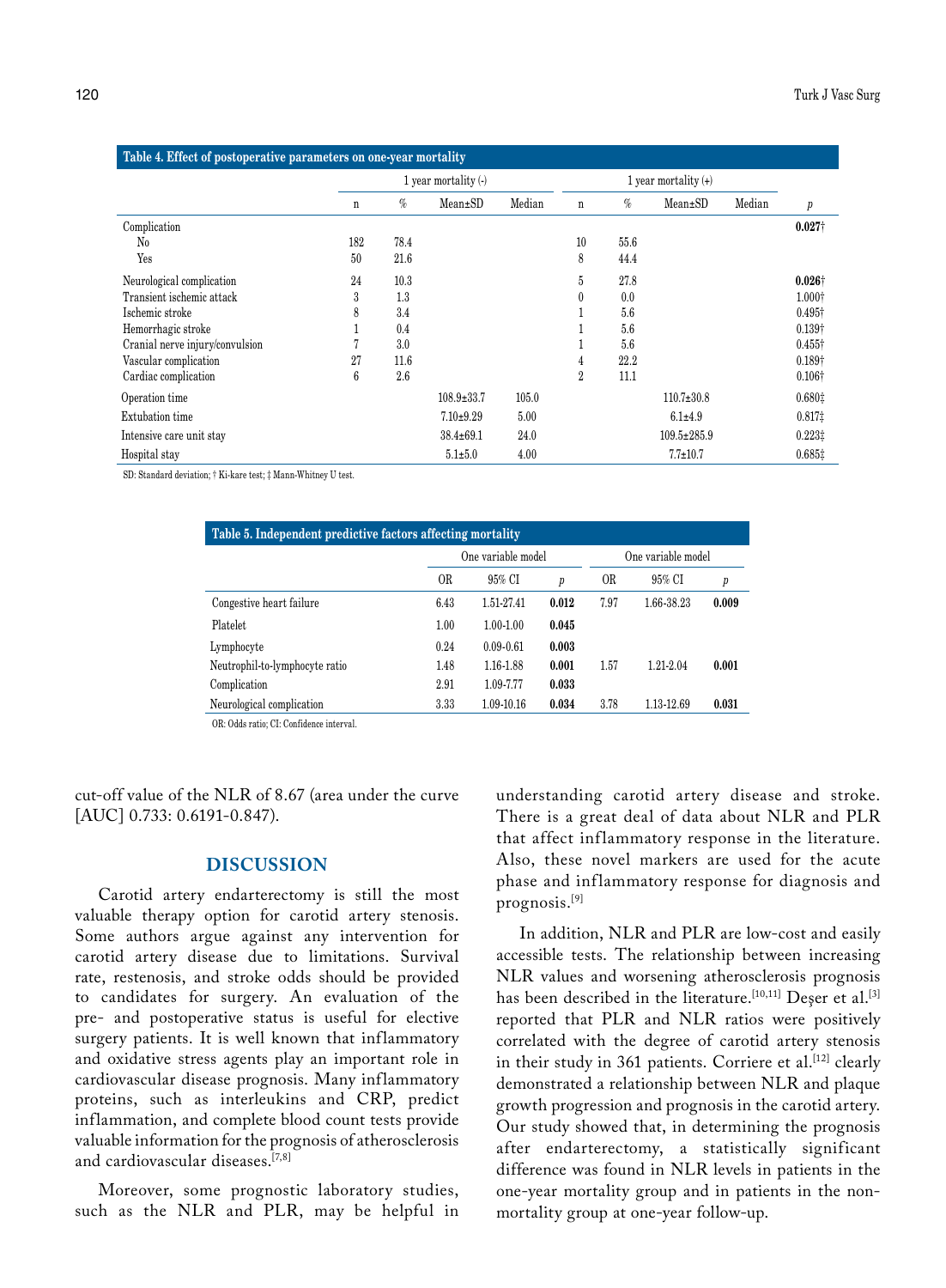Prabhu<sup>[13]</sup> described the role of cytokines in modulating left ventricular functions. The inflammatory response that occurs in the pathophysiology of both acute and chronic heart failure may help in the prognosis of ventricular dysfunction. Uthamalingam et al.[14] also reported risk stratification with NLR follow-up in decompensated heart failure. According to these findings, CHF alone may affect mortality and cardiovascular disease prognosis. In our clinical study, when NLR values were evaluated in terms of CHF, a statistically significant difference was found between the groups with and without mortality within one-year, and the effect of CHF on one-year mortality was demonstrated.

Post-stroke disability is a significant health problem. Although carotid artery stenosis is treated to prevent stroke, there is a risk of developing a stroke following a carotid endarterectomy. A stroke is one of the most important criteria for prognosis after an endarterectomy. Alternative treatments are available, such as medical therapy and stenting into the carotid artery. Published meta-analyses and systematic reviews have shown that a carotid endarterectomy is less risky in terms of stroke incidence in early- and longterm follow-ups compared to stenting.[15,16] However, Dharmakidari et al.<sup>[17]</sup> reported in their study that risk stratification should be done well in patient selection, and that high-risk patients for possible strokes should be given priority in the selection of patients to be revascularized. Reddy et al.<sup>[18]</sup> also strongly recommended completing preoperative risk assessments to avoid perioperative strokes. Although perioperative and postoperative early stroke risks were emphasized as in these studies, the early postoperative period and one-year follow-up results were also examined in our study.

Friedlander et al.<sup>[19]</sup> clearly reported in their cross-sectional study that imaged carotid atheroma plaques in a male population were correlated with the increased NLR. Paying attention to the increased NLR levels in the outpatient setting may be useful in identifying the possible carotid artery disease in the elderly and male populations.

Although it is accepted that NLR values are typically high in patients with carotid artery lesions, our study demonstrated a statistically significant relationship between neurological complications in the early postoperative period and mortality in the oneyear period.

Nonetheless, there are some limitations to this study. Further clinical studies are needed to clearly investigate the effects of inflammatory markers on prognoses. Although NLR levels have been shown to be associated with cardiovascular events, there is no clear consensus on the cut-off values, normal, or high values. In this study, we used NLR levels between the groups and in a selected patient population as criteria for long-term mortality. A study with a different design is needed to reveal the differences between NLR and PLR levels among healthy and patient populations. Future clinical studies may provide more valuable information about NLR and PLR levels.

In conclusion, carotid artery disease is an important clinical entity that affects morbidity and mortality. With the recommendations of the guidelines, carotid endarterectomy is an alternative method that can be applied together with percutaneous interventions. However, the NLR level, preoperative CHF, and neurological complications in the early postoperative period seem to be the most important prognostic factors in terms of mortality during one-year follow-up.

**Ethics Committee Approval:** An ethical committee of non-interventional clinical trials (No:2020/13/380, 8/12/2020) in 'Kosuyolu High Specialty Training and Research Hospital Ethical Committee' approved. The study was conducted in accordance with the principles of the Declaration of Helsinki.

Patient Consent for Publication: A written informed consent was obtained from each patient.

**Data Sharing Statement:** The data that support the findings of this study are available from the corresponding author upon reasonable request.

**Author Contributions:** Study design: T.B., D.Ç.; Data collection: H.H., A.Z.; Writing: T.B., R.A.; Supervising: B.Ö., K.K.; Final approval by all authors. All authors have read and approved the manuscript.

**Conflict of Interest:** The authors declared no conflicts of interest with respect to the authorship and/or publication of this article.

**Funding:** The authors received no financial support for the research and/or authorship of this article.

## **REFERENCES**

- 1. Akay HT. Karotis arter darlıkları. In: Bozkurt AK, editör. Periferik Arter ve Ven Hastalıkları Ulusal Tedavi Kılavuzu. İstanbul: Bayçınar Tıbbi Yayıncılık; 2021. s. 100-33.
- 2. Jiang H, Zhang J, Wu J, Wei G, He Y, Gao X. Neutrophilto-lymphocyte ratio correlates with severity of extracranial carotid stenosis-a study using digital subtraction angiography. J Stroke Cerebrovasc Dis 2017;26:1182-90.